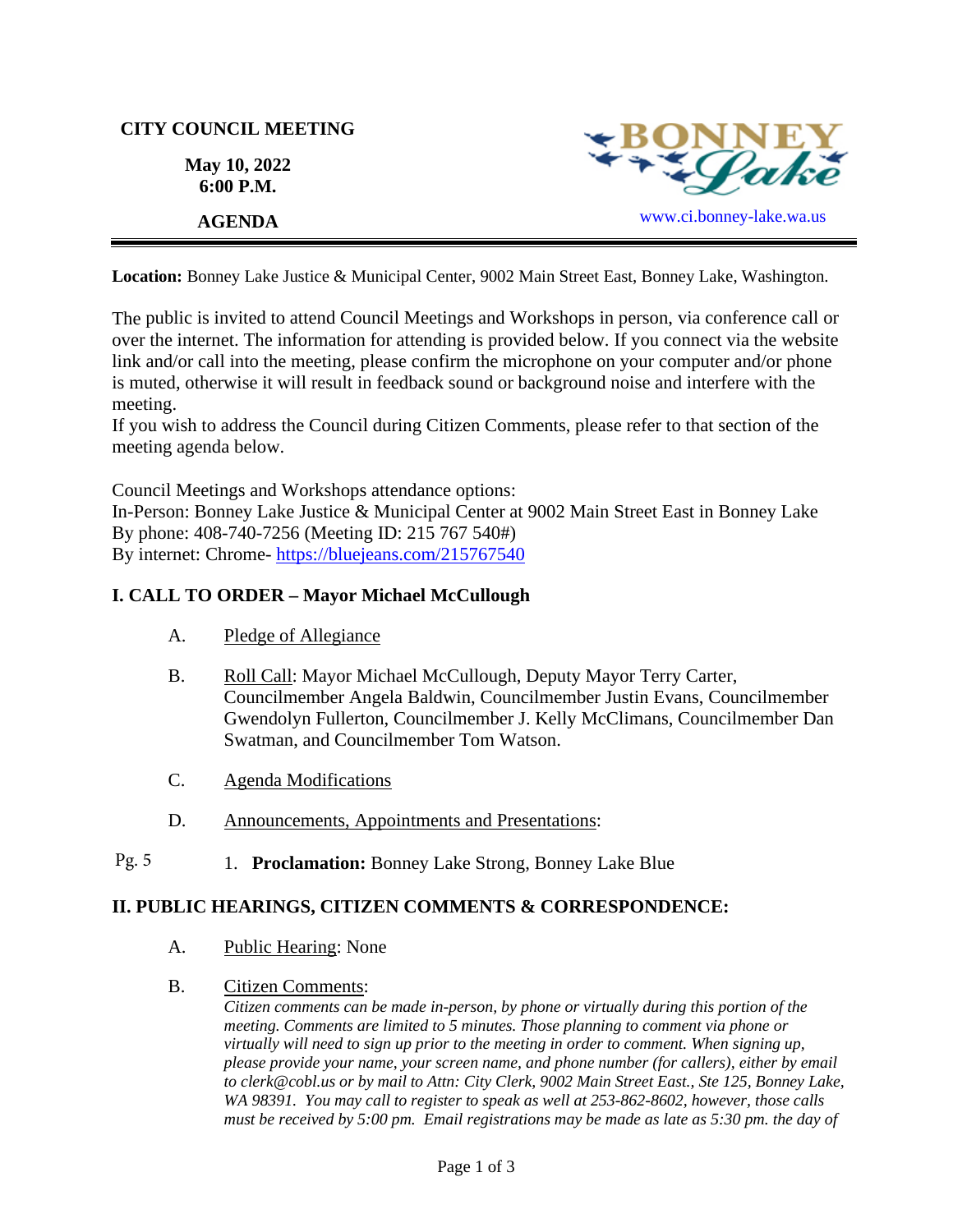*the meeting. During the meeting, your name will be called when it is your turn. Your microphone will be activated, and you will be able to comment. Those physically appearing at the Council meeting to speak during citizen comments do not need to sign up but will be asked to state their name and address for the meeting record. With the ability of the public to address the Council via phone, virtually or in-person, the City Clerk's Office will no longer accept citizen comments to be read by staff into the record.*

C. Correspondence: None

## **III. COUNCIL COMMITTEE REPORTS:**

- A. Finance Committee
- B. Community Development Committee
- C. Public Safety Committee
- D. Other Reports

### **IV. CONSENT AGENDA:**

*The items listed below may be acted upon by a single motion and second of the City Council. By simple request to the Chair, any Councilmember may remove items from the Consent Agenda for separate consideration after the adoption of the remainder of the Consent Agenda items.*

- A. **Approval of Corrected Minutes:** April 19, 2022, Council Workshop and April 26, 2022, Council Meeting. Pg. 7
	- B. **Approval of Accounts Payable and Utility Refund Checks/Vouchers:** Accounts Payable check/vouchers #91319 – #91395 and wire transfers #2022040801, #2022040802, and #2022041901 in the amount of \$395,474.96. Accounts Payable wire transfer #2022041701 in the amount of \$45,996.77.
	- C. **Approval of Payroll:** April 16 30, 2022 for checks #34602-34607 including Direct Deposits and Electronic Transfers totaling \$784,219.79. Voids:
- D. **AB22-65 Resolution 3041 -** A Resolution Of The City Council Of The City Of Bonney, Lake, Pierce County, Washington, Authorizing The Mayor To Sign A Contract With Sound Law Center, LLC., To Provide Hearing Examiner Services. Pg. 17
- E. **AB22-69 Resolution 3045 -** A Resolution Of The City Council Of The City Of Bonney, Lake, Pierce County, Washington, Authorizing The Chief To Sign An Amendment To The 2022 Interagency Agreement With The Washington Traffic Safety Commission For Reimbursement For Traffic Emphasis Patrols. Pg. 41
- F. **AB22-72 Resolution 3046 -** A Resolution Of The City Council Of The City Of Bonney, Lake, Pierce County, Washington, Authorizing Award of Contract to Source Electric for the Public Works MTU and Radio Communications Installation Project. Pg. 45